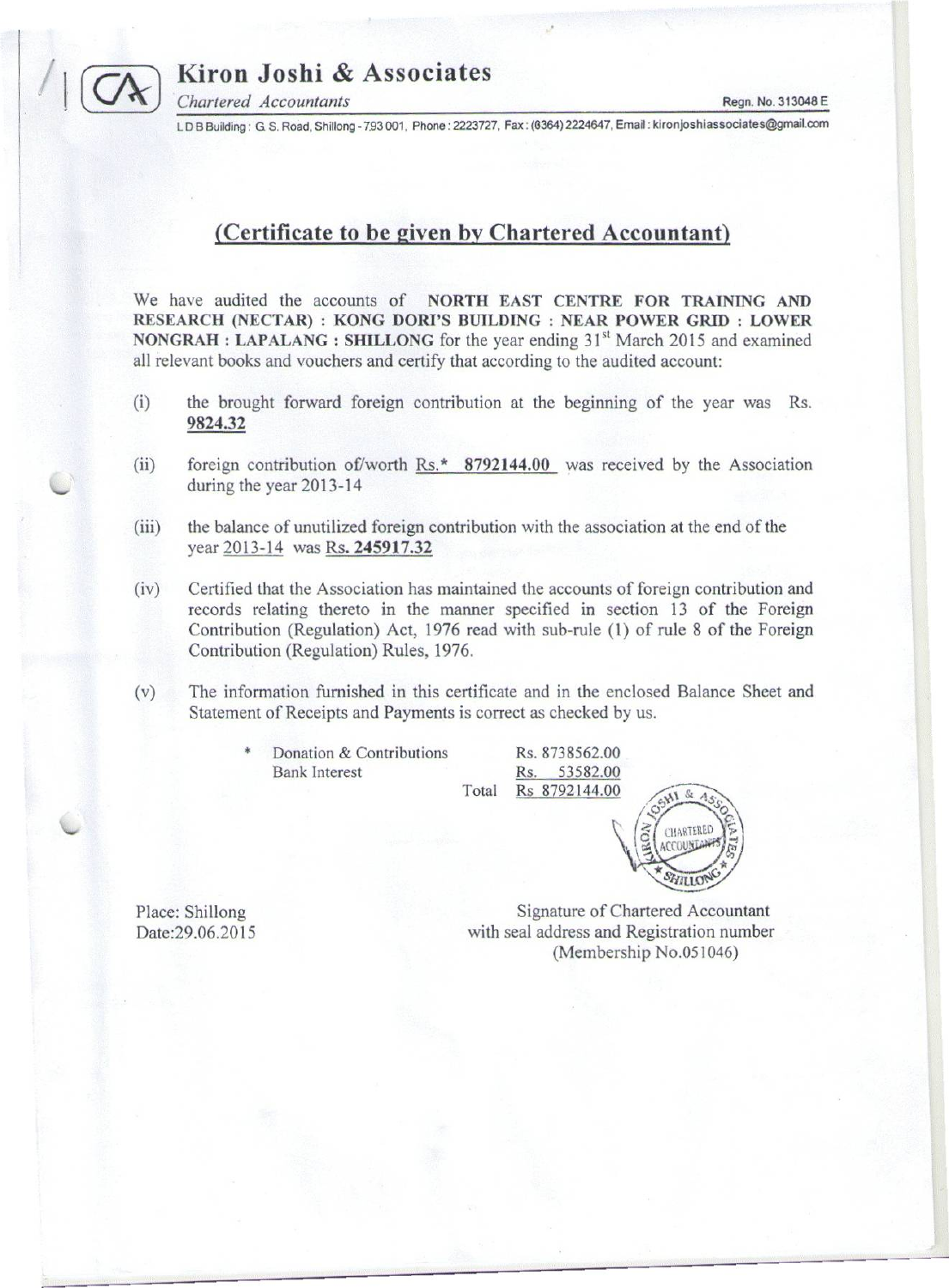#### **NORTH EAST CENTRE FOR TRAINING AND RESEARCH (NECTAR) Kong Dori's Building:Near Power Grid Lower Nongrah:Lapalang: Shillong** #

(FOREIGN CONTRIBUTION ACCOUNT)

BALANCE SHEET AS AT 31.03.2015

| <b>LIABILITIES</b>        |                       | <b>ASSETS</b>                    |           |            |
|---------------------------|-----------------------|----------------------------------|-----------|------------|
| <b>CAPITAL FUND:</b>      |                       | <b>FIXED ASSETS:</b>             |           |            |
| Opening Balance           | 1760532.32            | Land:                            |           |            |
| (+) Excess of Income over |                       | At Cost                          |           | 734439.00  |
| Expenditure               | 1348043.00 3108575.32 |                                  |           |            |
|                           |                       | Motor Cycle                      |           |            |
|                           |                       | As per last A/c                  | 53449.00  |            |
|                           |                       | (+) Addition                     | 145170.00 | 198619.00  |
|                           |                       |                                  |           |            |
|                           |                       | Furniture & Equipments including |           |            |
|                           |                       | Computer & Laptop:               |           |            |
|                           |                       | As per last A/c                  | 749015    |            |
|                           |                       | (+) Addition                     | 948280.00 | 1697295.00 |
|                           |                       | Generator:                       |           |            |
|                           |                       | As per last A/c                  | 135600    |            |
|                           |                       | (+) Addition                     | 18500.00  | 154100.00  |
|                           |                       | Projector                        |           |            |
|                           |                       | As per last A/c                  |           | 69500.00   |
|                           |                       |                                  |           |            |
|                           |                       | Library Books:                   |           |            |
|                           |                       | As per last A/c                  |           | 8705.00    |
|                           |                       | <b>CURRENT ASSETS:</b>           |           |            |
|                           |                       | Cash in hand                     | 1329.88   |            |
|                           |                       | Cash at Bank:                    |           |            |
|                           |                       | with Federal Bank,               |           |            |
| 53                        |                       | SB A/c No.100872                 | 244587.44 | 245917.32  |
|                           | ₹                     | 3108575.32                       | ₹         | 3108575.32 |
|                           |                       |                                  |           |            |
|                           |                       |                                  |           |            |

In terms of our report of even date for KIRON JOSHI & ASSOCIATES **Chartered Accountants** 

 $\frac{1}{2}$ 

CHARTERED CCOUNTANTS

SHILLON

Ë

**KIRON JOSHI** (Membership No. 051046)

Place: Shillong Date :29.06.2015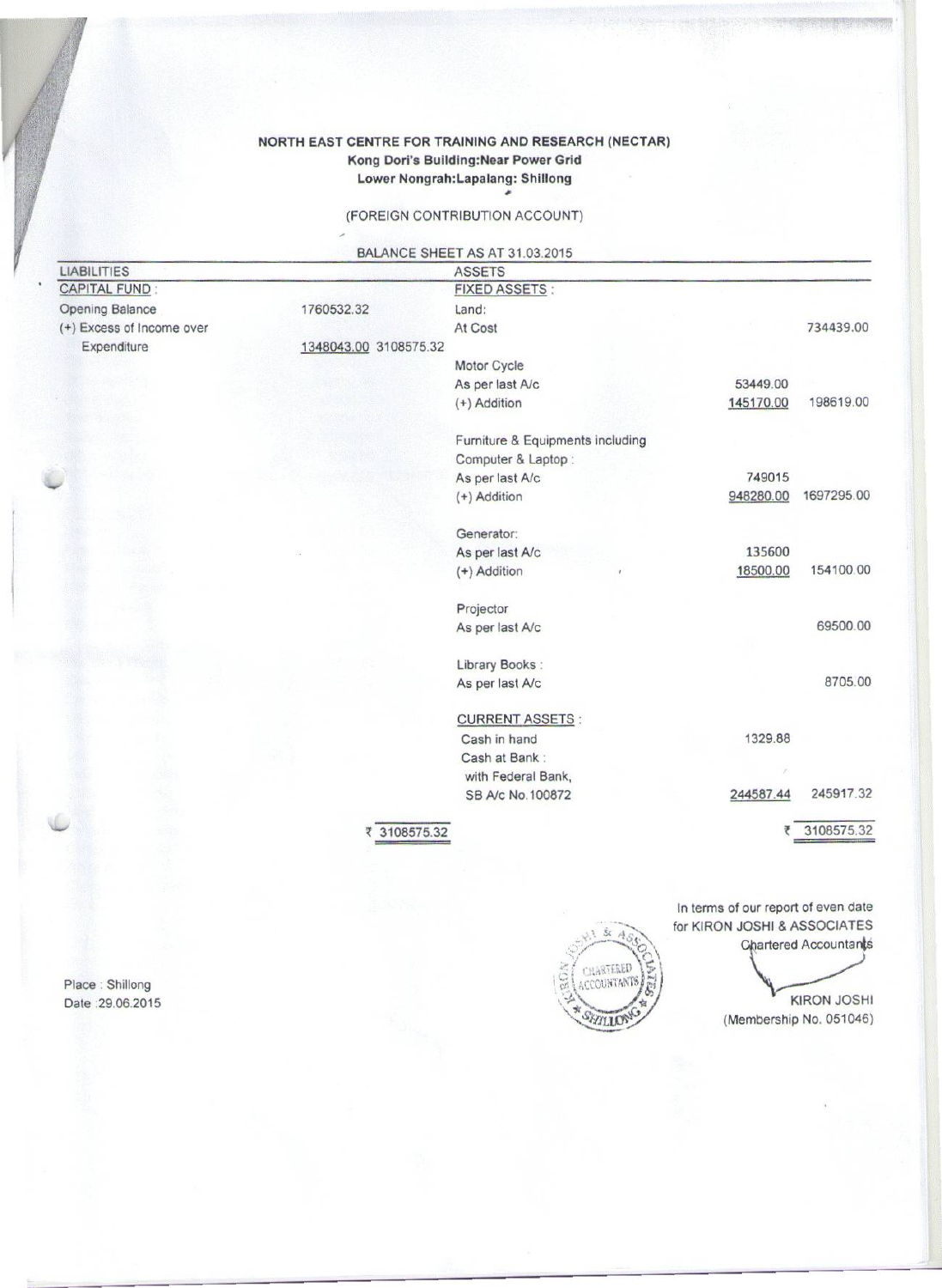## NORTH EAST CENTRE FOR TRAINING AND RESEARCH (NECTAR) Kong Dori's BUilding:Near Power Grid Lower Nongrah:Lapalang: Shillong (FOREIGN CONTRIBUTION ACCOUNT)

### INCOME s EXPENDITURE ACCOUNT FOR THE YEAR ENDED 31.03.2015

| <b>EXPENDITURE</b>                            |                      | <b>INCOME</b>                 |             |            |            |
|-----------------------------------------------|----------------------|-------------------------------|-------------|------------|------------|
| <b>ADMINISTRATIVE EXPENSES</b>                |                      | <b>Bank Interest</b>          |             |            | 53582.00   |
| Salary                                        | 1096720.00           | Donation & Contribution from: |             |            |            |
| <b>Audit Fees</b>                             | 20225.00             | i) The Word of the World      |             | 4047916.00 |            |
| <b>Travelling &amp; Conveyance</b>            | 177106.00            | ii) Development Associates    |             | 28536.00   |            |
| Office Rent                                   | 281500.00            | iii) Forest Hill              |             | 37419.00   |            |
| Office Running Expenses                       | 132150.00            | iv) SIM East Asia             |             | 39384.00   |            |
| Honorarium                                    | 49000.00             | v) The Seed Company           |             | 4585307.00 | 8738562.00 |
| <b>Staff Benefits</b>                         | 60034.00             |                               |             |            |            |
| <b>Equipments Consumables</b>                 | 37200.00             |                               |             |            |            |
| Office supplies                               | 5374.00              |                               |             |            |            |
| <sup>o</sup> OL/Vehicle Insurance/Maintenance | 69541.00 1928850.00  |                               |             |            |            |
| FIELD PROJECTS EXPENSES                       |                      |                               |             |            |            |
| Salary                                        | 2369151.00           |                               |             |            |            |
| <b>Festival Bonus</b>                         | 36000.00             |                               |             |            |            |
| <b>Medical Expenses</b>                       | 18685.00             |                               |             |            |            |
| Motorcycle Running Expenses                   | 1410.00              |                               |             |            |            |
| Office Supplies                               | 49394.00             |                               |             |            |            |
| <b>Office Rent</b>                            | 29000.00             |                               |             |            |            |
| <b>Equipments Consumables</b>                 | 25050.00             |                               |             |            |            |
| Postage & Freight                             | 2820.00              |                               |             |            |            |
| <b>Exegetical Check</b>                       | 73713.00             |                               |             |            |            |
| <b>Consultant Check</b>                       | 209425.00            |                               |             |            |            |
| Literacy Training                             | 88604.00             |                               |             |            |            |
| <b>Travel Expenses</b>                        | 142065.00            |                               |             |            |            |
| Office Setup                                  | 21193.00             |                               |             |            |            |
| Reference Materials                           | 19670.00             |                               |             |            |            |
| Software & books                              | 31492.00             |                               |             |            |            |
| Telephone & Communication                     | 500.00               |                               |             |            |            |
| Vehicle running expenses                      | 2080.00              |                               |             |            |            |
| <b>Computer Training</b>                      | 22800.00             |                               |             |            |            |
| <b>Office Materials</b>                       | 16250.00             |                               |             |            |            |
| <b>Computer Type Setting</b>                  | 19788.00             |                               |             |            |            |
| Publication                                   | 46000.00 3225090.00  |                               |             |            |            |
| <b>TRAINING EXPENSES</b>                      |                      |                               |             |            |            |
| <b>Capacity Building</b>                      | 440000.00            |                               |             |            |            |
| CCT training                                  | 65955.00             |                               |             |            |            |
| Balance C/O                                   | 505955.00 5153940.00 |                               | Balance C/O |            | 8792144.00 |
|                                               |                      |                               |             |            | Contd P/2  |
|                                               |                      |                               | &4s         |            |            |

CHARTERED ACCOUNTANT

SFILLON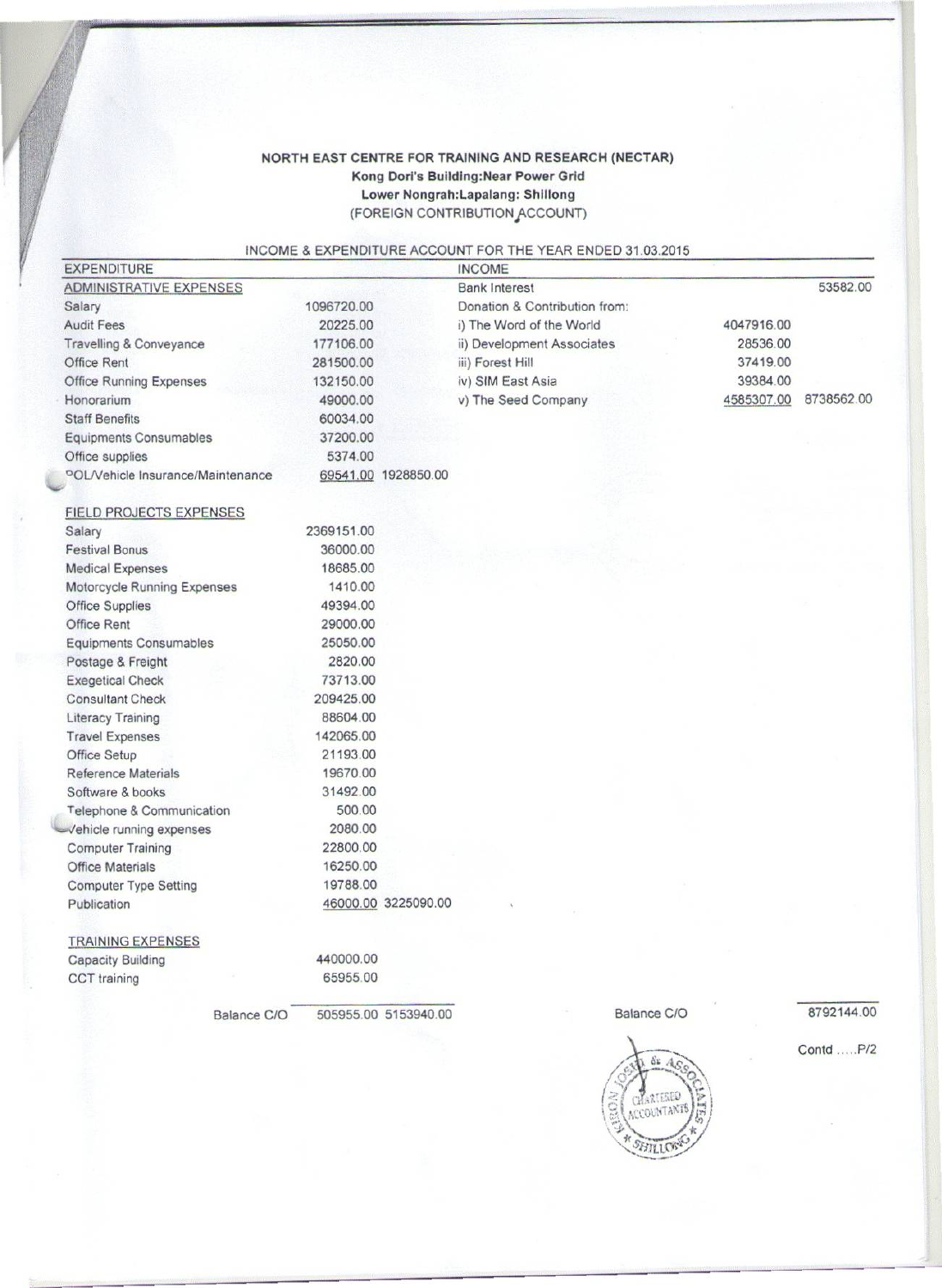|                                                                               | Balance B/O |                                   | 505955.00 5153940.00 |
|-------------------------------------------------------------------------------|-------------|-----------------------------------|----------------------|
| <b>DBT</b> training<br>Facilator seminar cum workshop<br>Fund rising workshop |             | 789360.00<br>66794.00<br>55602.00 |                      |
| Lexicography training<br>Training on trainers (TOT)<br>Literacy training      |             | 123563.00<br>391485.00            | 357402.00 2290161.00 |
| Excess of Income over Expenditure                                             |             |                                   | 1348043.00           |

Place : Shillong

Date :29.06.2015

**SILL & ASS MGSON** CHASTERED

In terms of our report of even date **FOR KIRON JOSHI & ASSOCIATES** Chartered Accountants CLATER **KIRON JOSHI** SHILLONE (Membership No. 051046)

Balance B/O 8792144.00

~ 8792144.00

•

₹ 8792144.00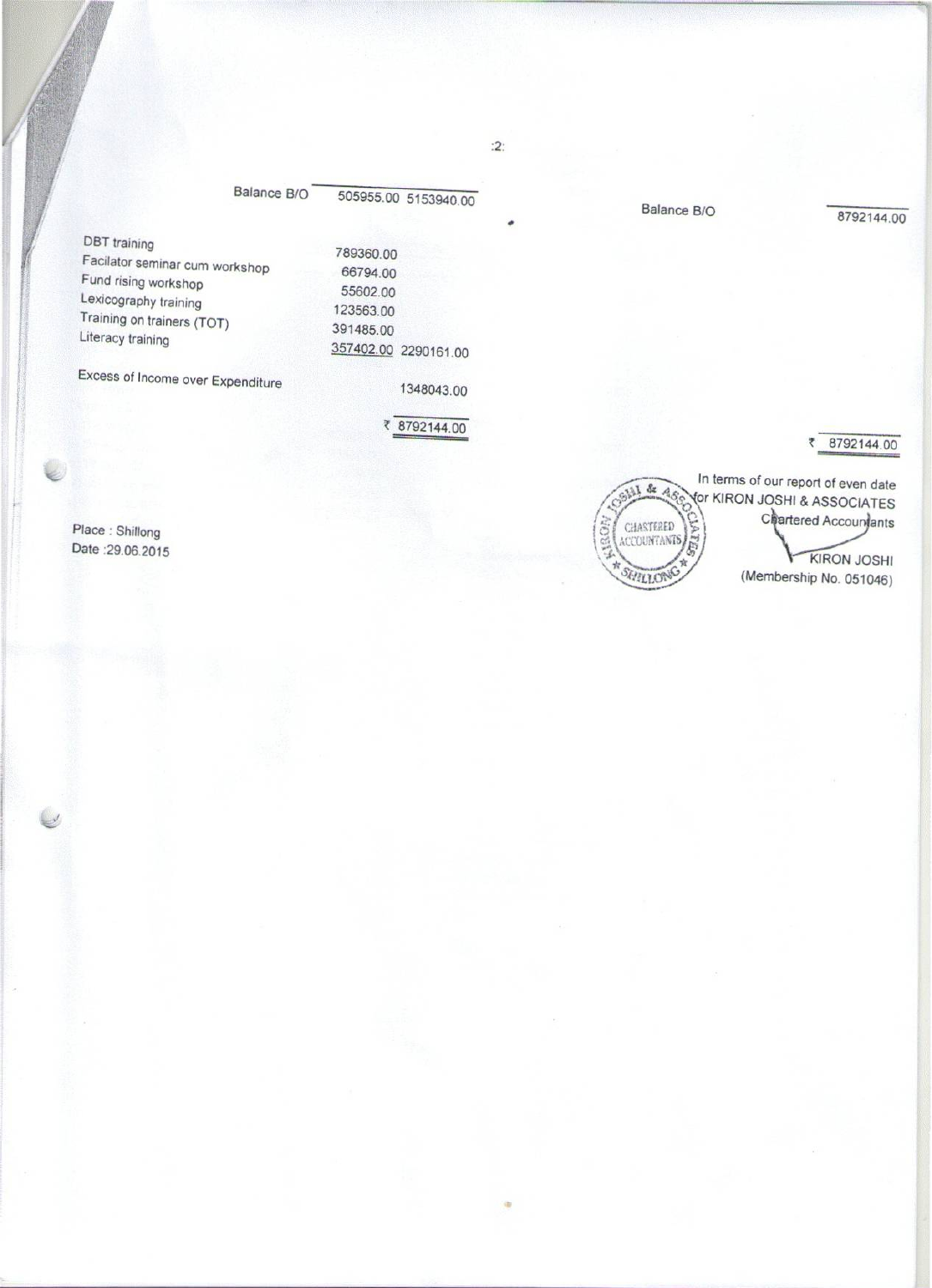## NORTH EAST CENTRE FOR TRAINING AND RESEARCH (NECTAR) Kong Dori's Buildlng:Near Power Grid Lower Nongrah:Lapalang: Shillong

## (FOREIGN CONTRIBUTION AGCOUNT)

## RECEIPTS AND PAYMENTS ACCOUNT FOR THE YEAR ENDED 31.03.2015

| <b>RECEIPTS</b>               |             |                       | <b>PAYMENTS</b>                   |            |            |
|-------------------------------|-------------|-----------------------|-----------------------------------|------------|------------|
| <b>Opening Balances:</b>      |             |                       | <b>ADMINISTRATIVE EXPENSES</b>    |            |            |
| Cash in hand                  | 2275.48     |                       | Salary                            | 1096720.00 |            |
| Cash at Bank:                 |             |                       | <b>Audit Fees</b>                 | 20225.00   |            |
| with Federal Bank.            |             |                       | Travelling & Conveyance           | 177106.00  |            |
| SB A/c No.100872              | 7548.84     |                       | 9824.32 Office Rent               | 281500.00  |            |
|                               |             |                       | <b>Office Running Expenses</b>    | 132150.00  |            |
| <b>Bank Interest</b>          |             |                       | 53582.00 Honorarium               | 49000.00   |            |
| Donation & Contribution from: |             |                       | <b>Staff Benefits</b>             | 60034.00   |            |
| i) The Word of the World      | 4047916.00  |                       | Equipments Consumables            | 37200.00   |            |
| ii) Development Associates    | 28536.00    |                       | Office supplies                   | 5374.00    |            |
| iii) Forest Hill              | 37419.00    |                       | POL/Vehicle Insurance/Maintenance | 69541.00   | 1928850.00 |
| iv) SIM East Asia             | 39384.00    |                       |                                   |            |            |
| v) The Seed Company           |             | 4585307.00 8738562.00 | <b>FIELD PROJECTS EXPENSES</b>    |            |            |
|                               |             |                       | Salary                            | 2369151.00 |            |
|                               |             |                       | <b>Festival Bonus</b>             | 36000.00   |            |
|                               |             |                       | <b>Medical Expenses</b>           | 18685.00   |            |
|                               |             |                       | Motorcycle Running Expenses       | 1410.00    |            |
|                               |             |                       | <b>Office Supplies</b>            | 49394.00   |            |
|                               |             |                       | Office Rent                       | 29000.00   |            |
|                               |             |                       | <b>Equipments Consumables</b>     | 25050.00   |            |
|                               |             |                       | Postage & Freight                 | 2820.00    |            |
|                               |             |                       | <b>Exegetical Check</b>           | 73713.00   |            |
|                               |             |                       | <b>Consultant Check</b>           | 209425.00  |            |
|                               |             |                       | <b>Literacy Training</b>          | 88604.00   |            |
|                               |             |                       | <b>Travel Expenses</b>            | 142065.00  |            |
|                               |             |                       | Office Setup                      | 21193.00   |            |
|                               |             |                       | Reference Materials               | 19670.00   |            |
|                               |             |                       | Software & books                  | 31492.00   |            |
|                               |             |                       | Telephone & Communication         | 500.00     |            |
|                               |             |                       | Vehicle running expenses          | 2080.00    |            |
|                               |             |                       | <b>Computer Training</b>          | 22800.00   |            |
|                               |             |                       | <b>Office Materials</b>           | 16250.00   |            |
|                               |             |                       | <b>Computer Type Setting</b>      | 19788.00   |            |
|                               |             |                       | Publication                       | 46000.00   | 3225090.00 |
|                               |             |                       | <b>TRAINING EXPENSES</b>          |            |            |
|                               |             |                       | <b>Capacity Building</b>          | 440000.00  |            |
|                               |             |                       | CCT training                      | 65955.00   |            |
|                               | Balance C/O | 8801968.32            | Balance C/O                       | 505955.00  | 5153940.00 |
|                               |             |                       |                                   |            | Contd P/2  |
|                               |             |                       |                                   |            |            |